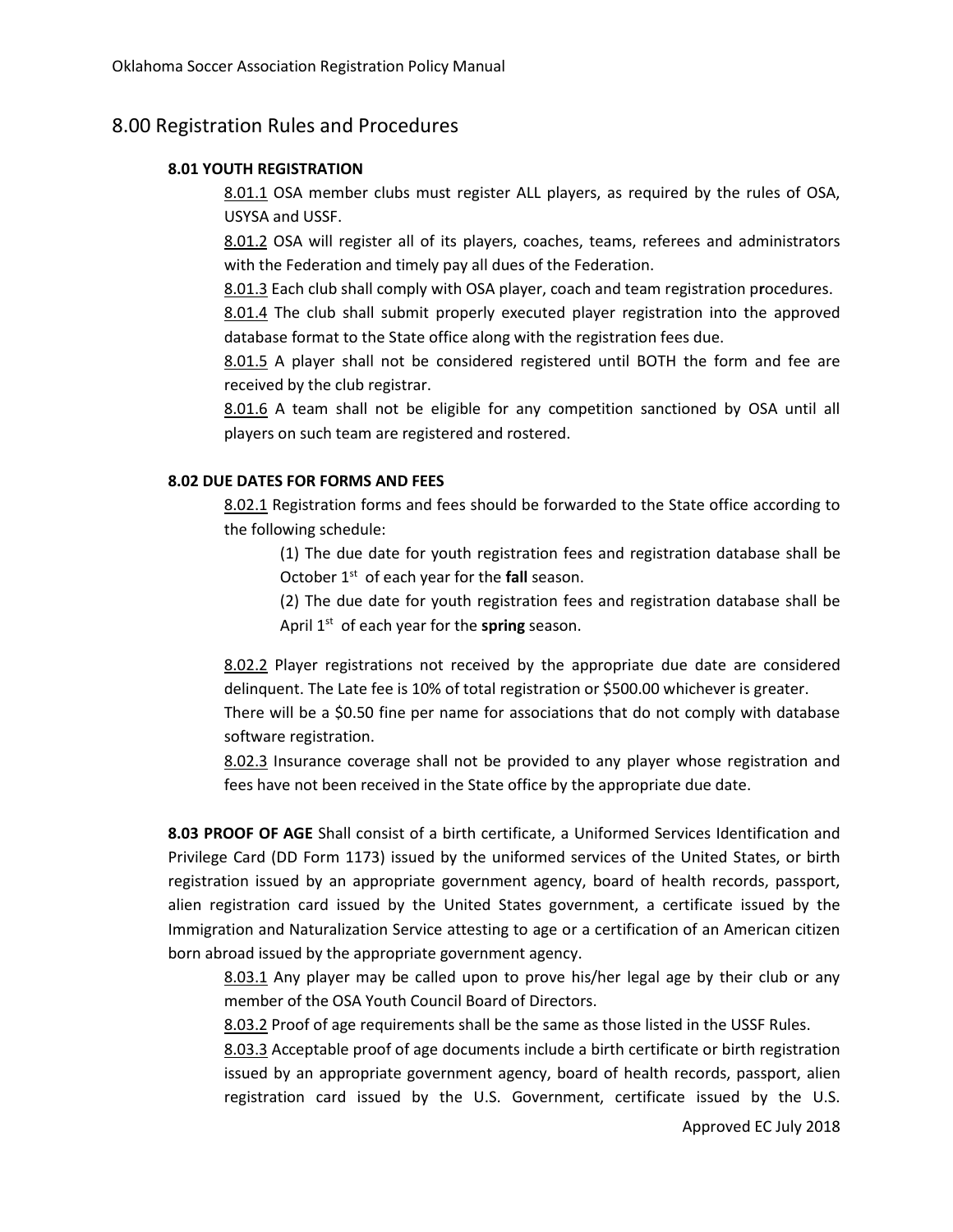Immigration and Naturalization Service attesting to age or a certification of an American citizen born abroad issued by the appropriate government agency. Please note the following documents will **NOT** be accepted: Hospital, baptismal or religious certificates. 8.03.4 A club can be fined up to \$1,000.00 per overage player at the discretion of the OSA Youth Council Board.

## **8.04 DEFINITIONS OF YOUTH PLAYERS**

8.04.1 A youth player as defined in the USYSA Bylaws; an individual who has not reached 19 years of age prior to January 1 immediately before the start of any seasonal year. A player who reached 19 years of age during a seasonal year is allowed to complete that seasonal year. A player who reaches 19 years of age during January of one seasonal year shall be allowed to complete all of the next seasonal year.

8.04.2 USYSA Rule 103. Gender of Teams:

USYSA recognizes 2 types of team genders:

- (1) Teams with females only are girls teams
- (2) All other teams are boys teams

## 8.04.3 USYSA Rule 104. Age Groups

Except as otherwise provided by Rule 105, age groups shall be comprised of youth players who are, before the first day of August of the immediately prior seasonal year—

- (1) Under 19 years of age
- (2) Under 18 years of age
- (3) Under 17 years of age
- (4) Under 16 years of age
- (5) Under 15 years of age
- (6) Under 14 years of age
- (7) Under 13 years of age
- (8) Under 12 years of age
- (9) Under 11 years of age
- (10) Under 10 years of age
- (11) Under 8 years of age
- (12) Under 6 years of age

## 8.04.4 USYSA Rule 201. Player Registration

**Section 1.** A youth player must register each seasonal year in the State Association in which he or she resides with his or her parent or parents or guardian or guardians, or, for a student in residence at a boarding school, college, or university, the player may register with the state in which the aforementioned educational facility is located. Any other questions of residency may be determined by the State Association in which the player is registered to vote or holds a current driver's license.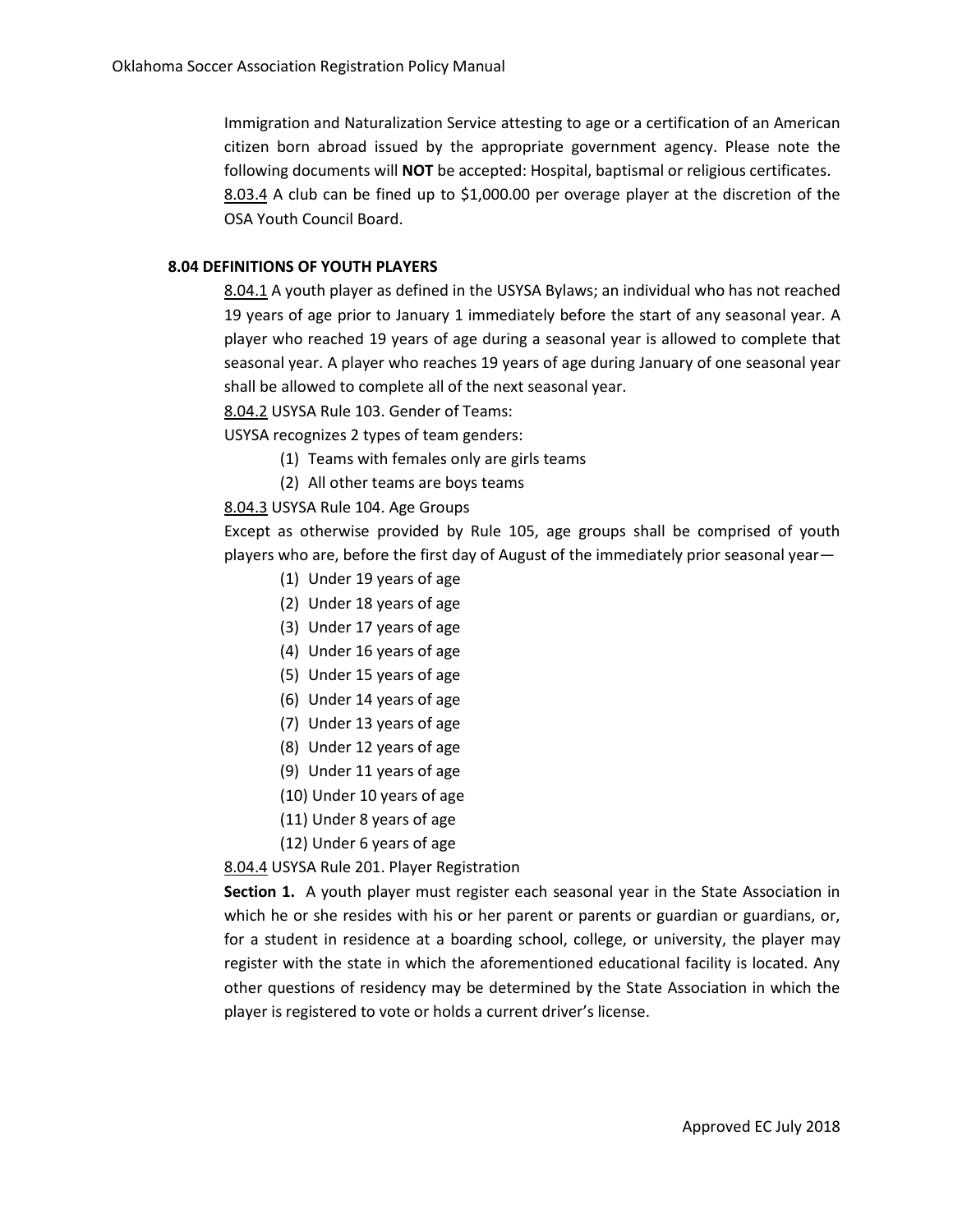**Section 2.** (a) Any youth player wishing to play on a team of a member of a State Club other than the State Association where the player is registered, must receive written permission from—

- (1) The State Association where the player is registered; and
- (2) The other State Association of the team which the player wishes to play. (b) Permission must be obtained each seasonal year.

**Section 3.** A youth player may register and "play up" two birth years with permission from the OSA member club. An example is a player born in 2006 (13U) may play in 2005 (14U) or 2004 (15U) divisions but not 2003 (16U). See competitive or recreational policies for any additional registration restrictions. Board Clarification: 17U-19U recreational teams may continue to form with rostered players aged 13U and older (as defined by the US Soccer Player Age Matrix) with club approval.

## 8.04.5 Player Identification Verification

- (1) A copy of the official team roster or game card as required by the league must be presented to the referee prior to each match.
- (2) The player's number shall be indicated adjacent to each name on the roster/game card provided to the referee.
- (3) The Coach or each player shall present OSA player passes to the referee prior to the match (in all levels that require player passes).
- (4) The form of identification presented must be LAMINATED and must include the player's signature and CURRENT picture.
- (5) No player is permitted to participate in a sanctioned match unless identification verification requirements are met.
- (6) Players that do not meet the requirements of identification verification are to be considered the same as an unregistered player

#### **8.05 YOUTH PLAYING IN ADULT PROGRAMS**

8.05.1 A youth player is permitted to play amateur games without losing eligibility, provided the youth player has obtained the following in writing:

- (1) Permission from their youth coach
- (2) Eligibility clearance from both the OSA Youth Vice President and Adult Vice President.
- (3) See USYSA Rule 208- Adult Games, to meet all the requirements.

#### **8.06 DUAL REGISTRATION**

Approved EC July 2018 8.06.1 Dual Registration is allowed per USYSA guidelines, with the following exceptions: that dual registration is permitted only under the conditions set down by the association in which the players are registered and that no player registered to any US Soccer affiliate competitive team may also be registered to an OSA recreational team. The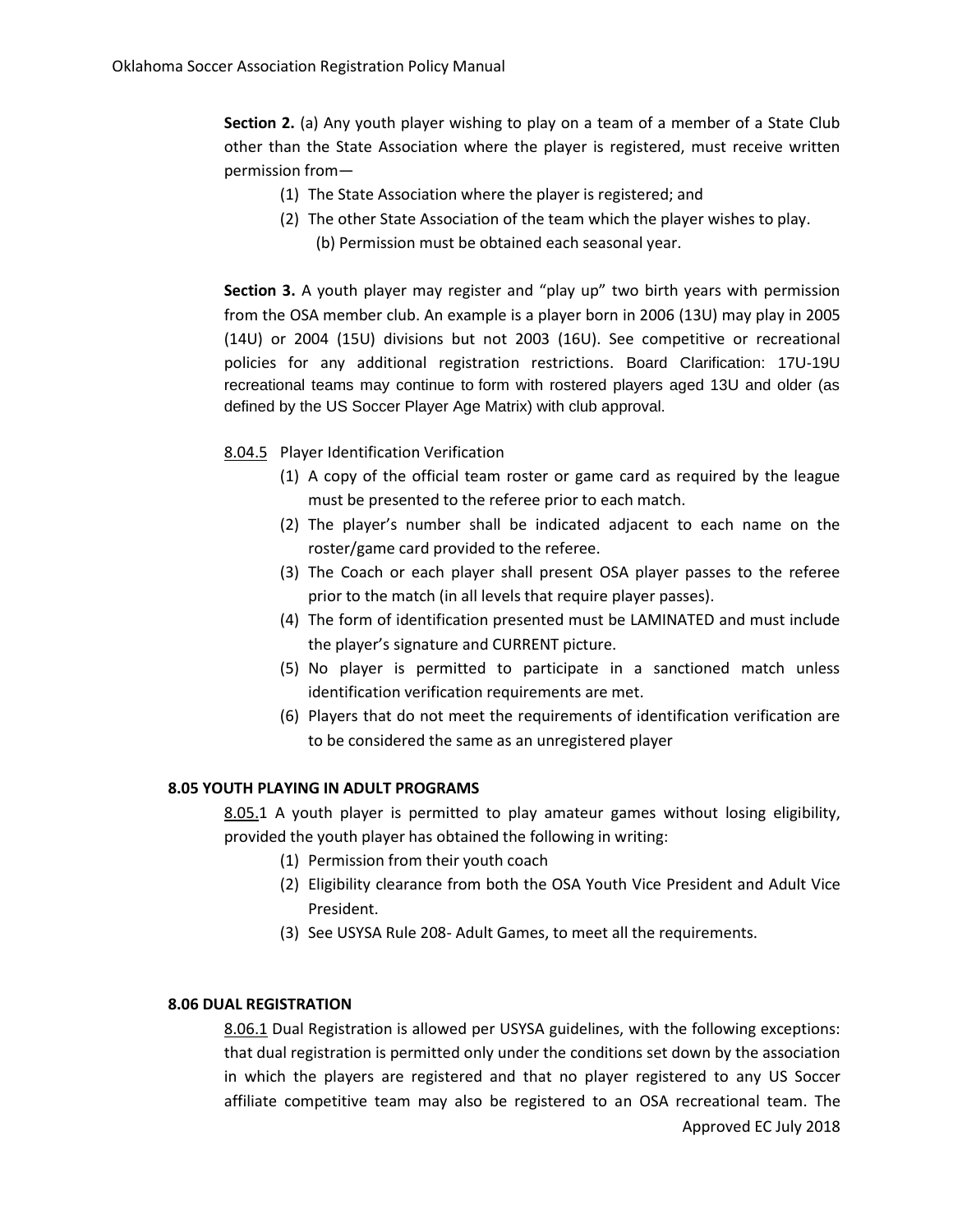following circumstances must be met for a player to be dual-registered to more than one team:

- (1) A written approval of both teams' coaches must be obtained
- (2) The registrar of the club that the player was initially registered verifies in writing that the player is in good standing.
- (3) The player declares in writing at the time of registration which team is their primary team.
- (4) If there is a playing conflict the player must play with his/her primary team.
- (5) A player may not play for both teams on the same day.
- (6) A player may play for only one team in the OSA State Cup competition.
- (7) The primary team is the only team the player can play for in the State Cup competition.
- (8) Primary team designated may not be changed after the roster freeze date for State Cup competition.
- (9) Registered means when the player's registration is received/accepted by the player's local club registrar.
- (10)Rostered means when the player's registration is received and the State office verifies all the information and the player is assigned to a team is issued a player card.

## **8.07 OUT OF STATE/ COUNTRY REGISTRATION**

#### 8.07.1 Non-resident Players

- (1) A player or team residing near the geographical boundaries of OSA jurisdiction may be given permission to register with OSA through one of its member associations.
- (2) Permission to register with OSA must be obtained by the non-resident player(s) each seasonal year from the affiliated state association having jurisdiction over the area in which the player resides.
- **(3)** The Region III Interstate Permission form is used to register, transfer or guest play with a different State Association, use this link to access the form: Interstate Permission form

#### **8.08 USYSA RULE 207. INTERNATIONAL CLEARANCE**

**Section 1.** The Federation and FIFA have international clearance requirements and procedures for players coming to the United States to play soccer. Consult the Federation about those requirements and procedures.

**Section 2.** The failure of a player to obtain the international clearance requirements and procedures referred to in section 1 of this rule does not affect the player's eligibility in regard to any USYSA program or activity, or any program or activity of a member of USYSA, unless the Federation provides otherwise.

Approved EC July 2018 **Section 3.** FIFA requires all players over the age of 12, regardless of their ability or citizenship, to receive an international transfer clearance (ITC) from their former country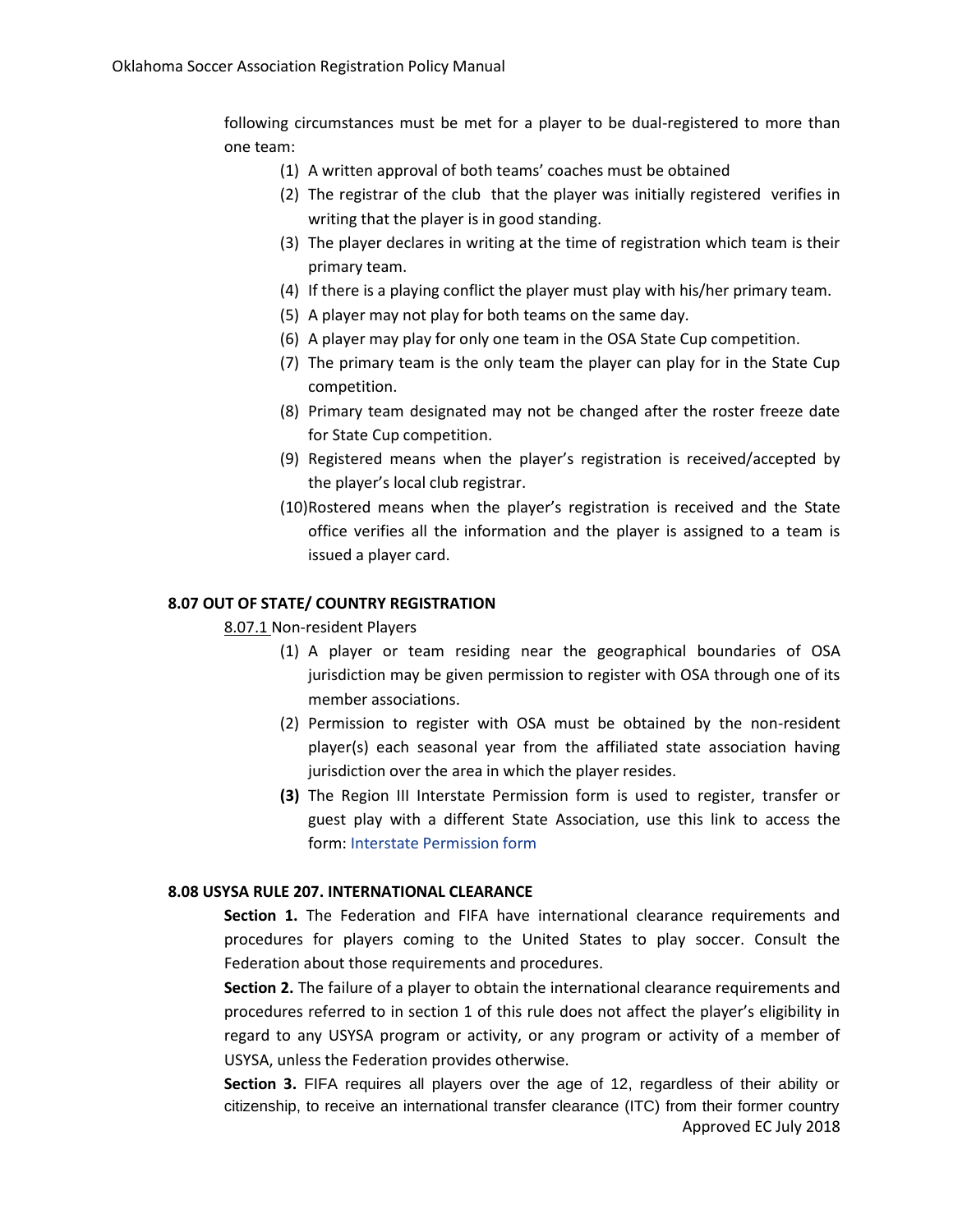when they are attempting to register to play soccer in a different country (i.e., the Unites States). U.S. Soccer is responsible for obtaining that ITC on behalf of all players in the U.S. participating in affiliated leagues. Use this link to access the form: [ITC](http://www.ussoccer.com/About/Federation-Services/Intl-Clearance.aspx)

#### **8.09 UNREGISTERED PLAYERS**

- (1) Any team allowing an unregistered player to participate in a game shall forfeit the contest to the opposing team.
- (2) Insurance coverage shall not be provided to any unregistered player.
- (3) Any coach, referee or team allowing an unregistered player to participate in a game shall be subject to disciplinary action.

#### **8.10 FALSIFYING PLAYER DOCUMENTS**

8.10.1 Any person or group found guilty of falsifying player registration forms, team roster forms, player cards or other records of OSA shall be subject to disciplinary action.

## **8.11 USYSA RULE 304 UNIFORMS**

**Section 1.** In this rule, "team member" means a player, coach, assistant coach, or other official of a team.

**Section 2.** A team member is not prohibited by USYSA from having a mark or name, or both, on any part of the team member's uniform being worn at a game, if the mark or name is related to an item or service that is appropriate for youth. The Organization Member in which the team member is registered shall determine the appropriateness. An Organization Member, or its member, may be more restrictive on uniform marks or names than allowed under this rule. Any inappropriate mark or uniform name on the team members' uniform must be removed, replaced, or covered before the team member may continue to participate in the game.